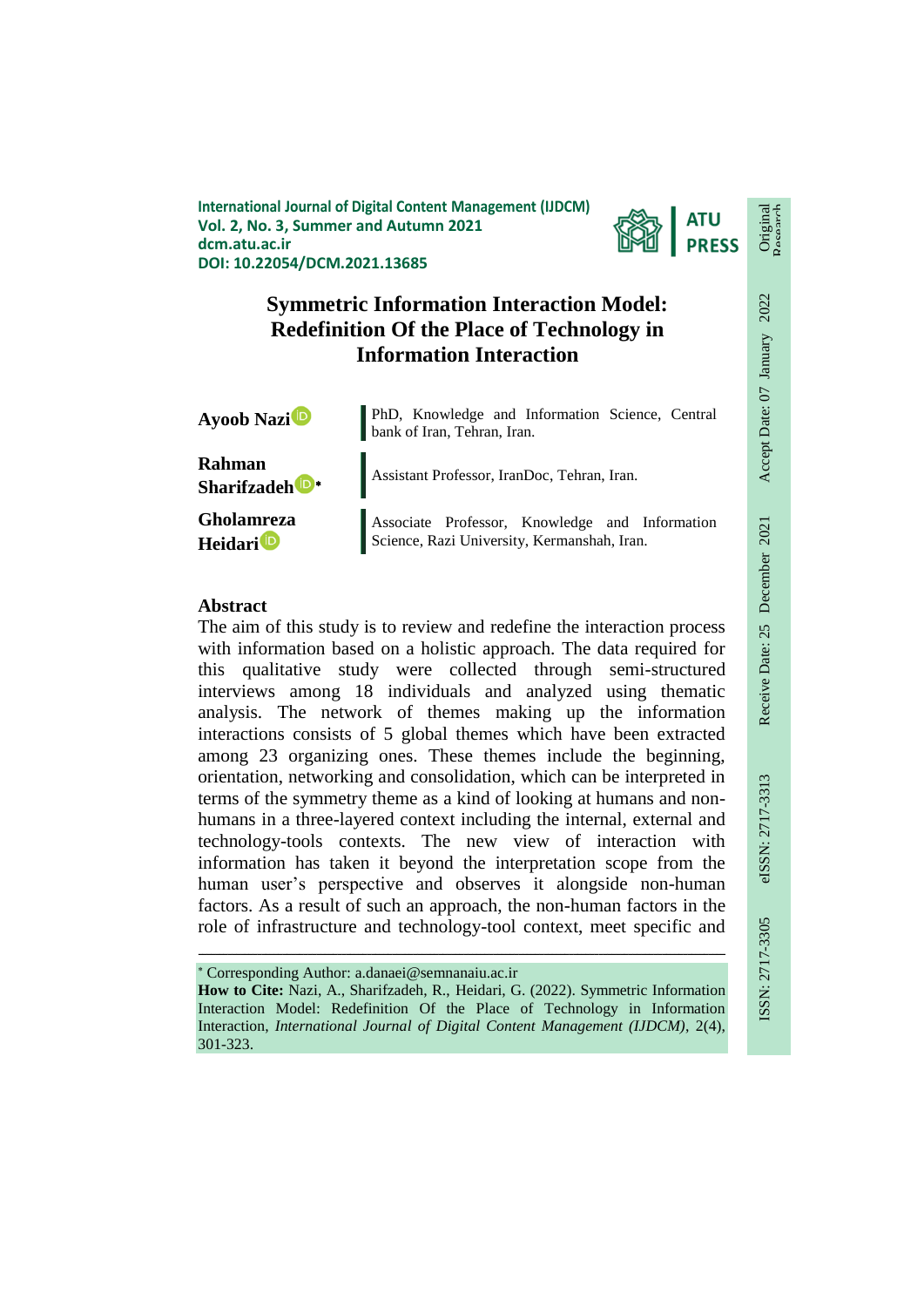interpretable effects along with human ones, external and internal contexts.

**Keywords:** Information interaction, information seeking, symmetric model, technology agency, human, non-human.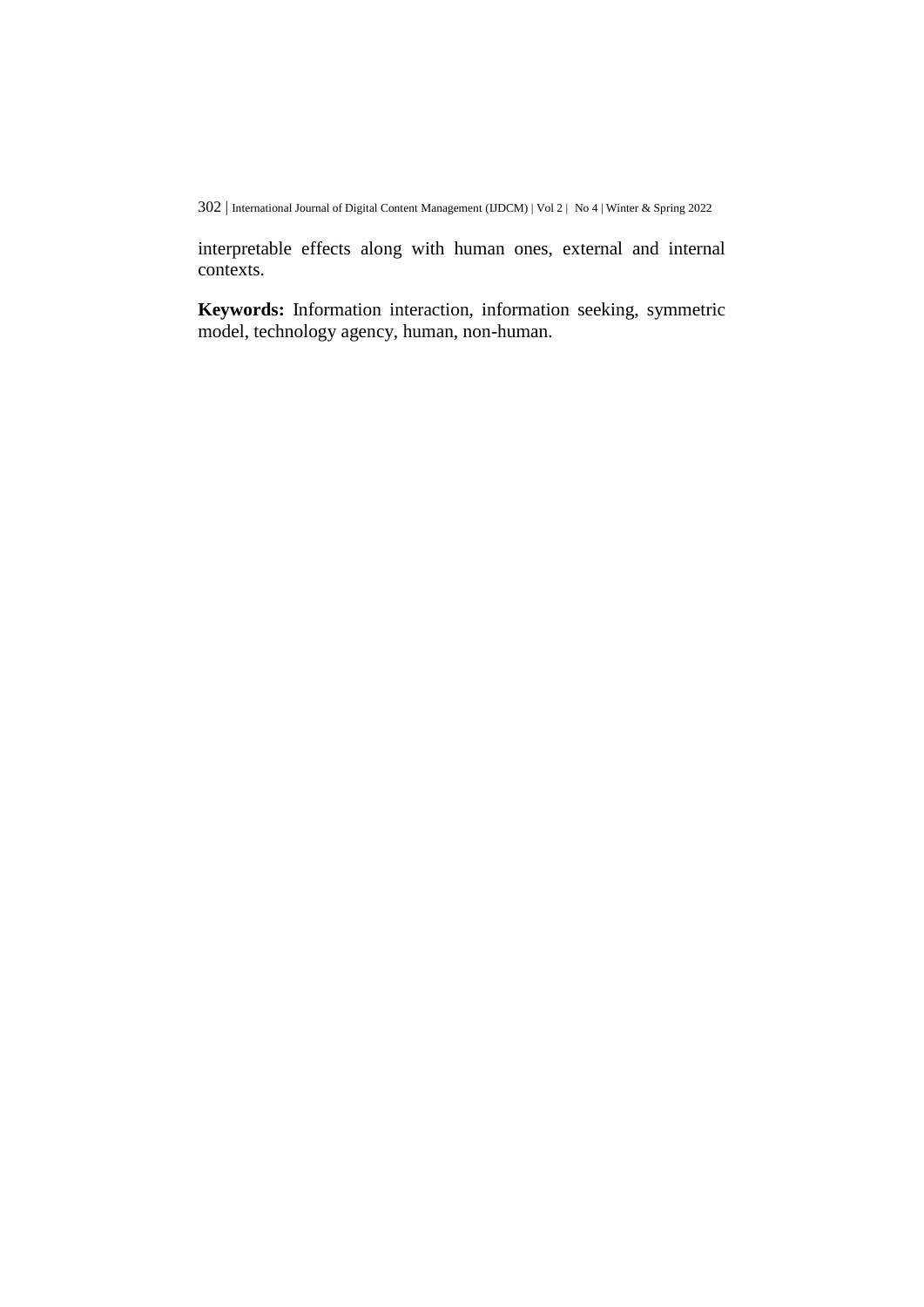#### **Introduction**

The two main approaches in the field of human-information interaction are including the system- and user-oriented ones (Agarwal, 2009). Accordingly, the two established focal and research areas are the information retrieval and information-seeking behavior (Fidel, 2012; Rochester & Vakkari, 1998).

The information retrieval field is based upon the system-oriented viewpoints that focus on the human interactions with the system and investigate the information resources and how to use them with an objective perspective. However, the perspectives in the field of information seeking behavior are based on a human-centered approach and emphasize the needs of people to use information resources in specific information environments (Lakshminarayanan, 2010).

Historically, until the 1970s, the dominant approach to research was system-oriented (Vakkari, 1999). However, since the 1970s, the studies have oriented towards the individual as a creative explorer and information user (Case, 2016). Therefore, the studies shifted from a system-oriented approach to the user-oriented one (Choo and Auster, 1993: 39). However, in both major approaches, the concepts of system and user are very abstract and general and have no clear definition; "The concept of system is very abstract, general, and not clearly described, … The concept of user is also very abstract and general, … Abstracting the categories system and user to a level in which many different underlying causal mechanisms are mixed together in ways that hinder an adequate understanding …" (Hjørland, 2010). Each of these approaches highlights the selective aspects of the same process and represents similar processes in different words (Spink & Cole, 2006). Nevertheless, several researchers such as (Belkin, 1993; Ingwersen, 1996; Marchionini, 1995; Saracevic & Kantor, 1988) have emphasized the need to connect and communicate the two areas (Vakkari, 1999). In order to approximate these approaches, a view based on the presentation of more interactive and humane systems was formed, and finally attempts were made to propose more holistic models and to create a symmetric look at the system-user interaction, which does not seem to be a complete success in this area (Fidel, 2012). Despite efforts made to provide comprehensive models for interpreting and modeling such a process, there are two major problems in these models: 1. The position of technology and nonhuman is either ignored in the information interactions or is nothing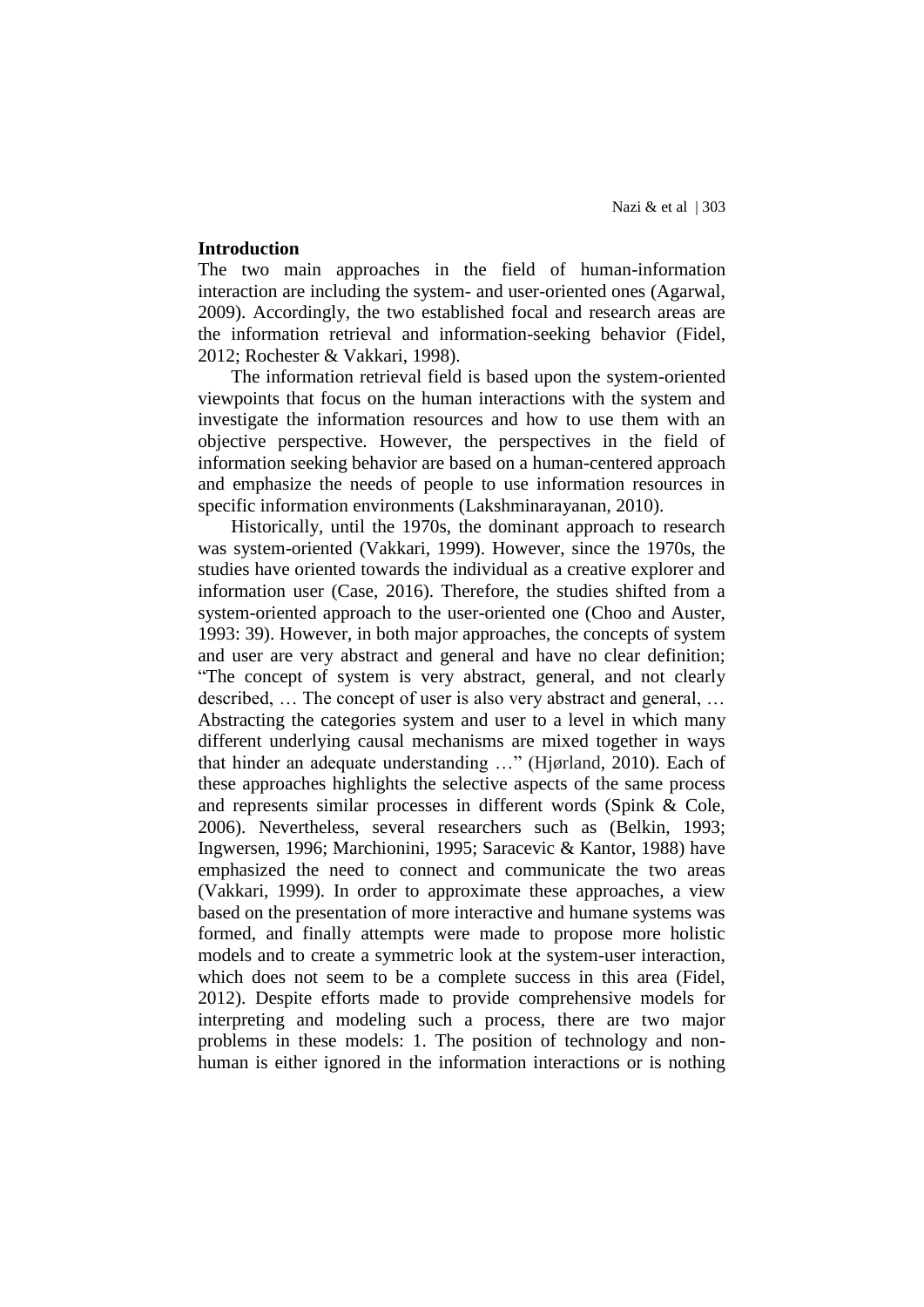more than a tool; 2. The scope of the information interaction process is described in an abstract form and ends in a hypothetical and abstract point without any special justification.

Without getting involved in the assumptions of the mentioned approaches, and with the aim of investigating the dimensions and components of the information interaction thematic network, the present study has been conducted to provide a comprehensive model using thematic analysis without that any of the interaction components being ignored. Achieving this goal is possible through answering the following questions: Which themes constitute the thematic network of the information interaction process? What are the dimensions and characteristics of each of these themes? What are the features and characteristics of the extracted themes-based information interaction model?

#### **Methodology**

In this qualitative research, with the aim of extracting the themes that constitute the thematic network of the information interaction process, the data have been collected by conducting in-depth semi-structured individual interviews (face-to-face dialogue). The data were analyzed using thematic analysis method within the framework of Braun and Clarke's approach by means of MAXQDA2020 software. Moreover, the coding was performed with an inductive approach.

The statistical population consisted of researchers in the field of humanities and social sciences, especially those who have attended the Institute of Humanities and Cultural Studies on a daily basis during this research and spent at least 10 hours per week in its libraries. The interviewed members were selected by means of the targeted sampling. Theoretical saturation was considered as the endpoint of sampling and data collecting. Finally, a number of 18 individuals were interviewed.

Triangulation is one of the criteria for achieving credibility (Nowell, L. S. et al., 2017) which can be implemented at the collection and analysis steps. In the present research, this technique was used at the data analysis step. This means that in order to reduce the bias possibility, after coding and naming the themes, they were reexamined by the interviewees as much as possible and their opinions were re-applied as well. Such a process made the codes and themes more compliant with the mental concepts of the interviewees.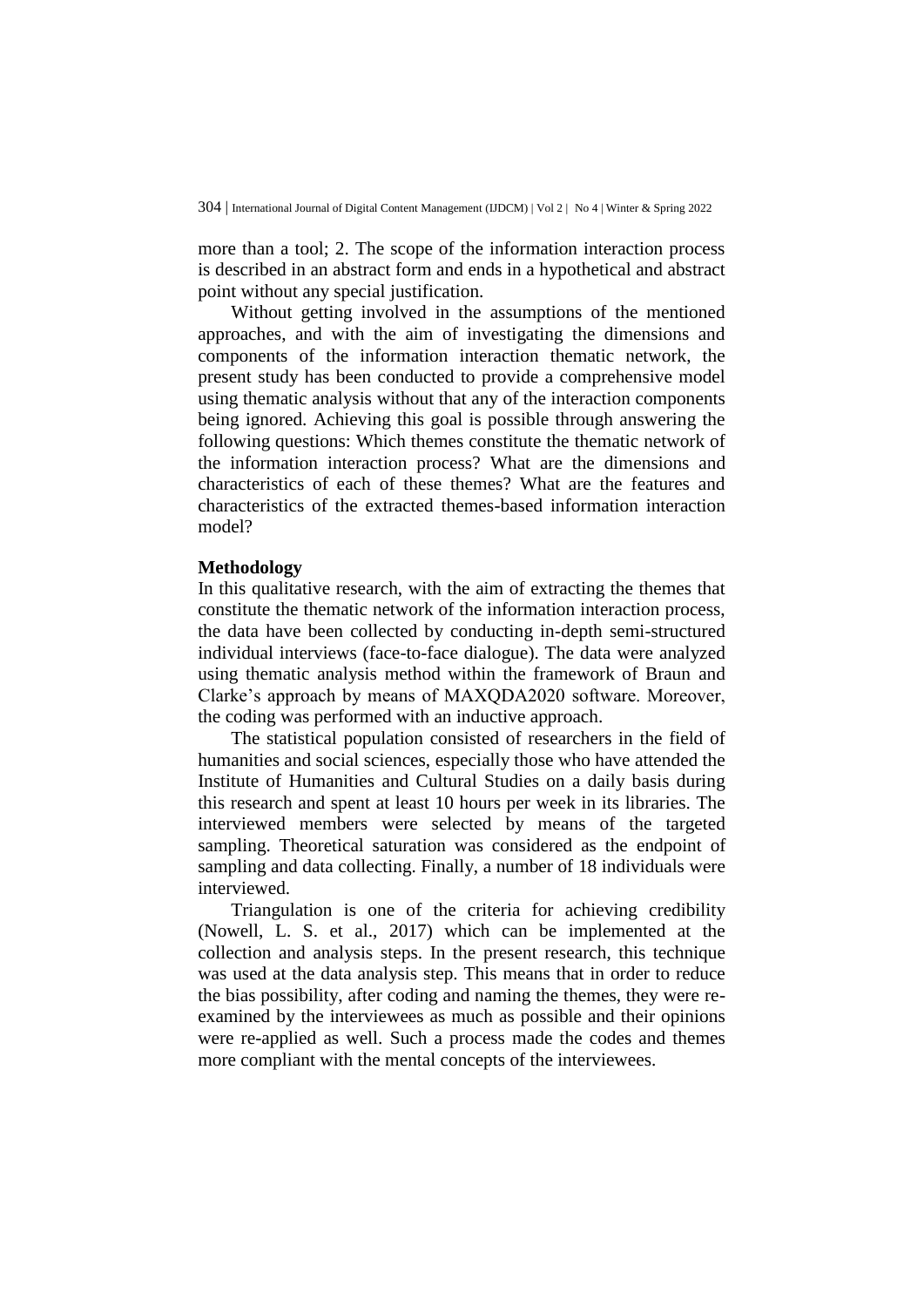### **Research findings**

In order to identify the constituent themes of the thematic network of information interaction process and its dimensions, the data obtained from the interviews were explored and coded at the sentence level and, if necessary, a higher semantic unit. A number of 126 codes were extracted based on the overlap and 120 without it. Moreover, their frequency was estimated as 1284 codes (Table 1). In this paper, due to limitations, only 2 sample codes are listed in Table 1 together with the evidence.

| Codes                                                                             | <b>Frequency</b> | <b>Textual evidence</b>                                                                                                                |  |  |  |
|-----------------------------------------------------------------------------------|------------------|----------------------------------------------------------------------------------------------------------------------------------------|--|--|--|
| Orientation by the human<br>factor                                                | 63               | "It was mostly people's opinions, but I<br>was also important" (Interviewee No.<br>15).                                                |  |  |  |
| The role of infrastructure<br>and technology in the<br>research process and power | 6                | "I have many ideas , unfortunately,<br>since the information resources are<br>limited and information tools "<br>(Interviewee No. 12). |  |  |  |

**Table 1 The sample codes together with textual evidence**

The coding and themes constructing proceeded by following the steps in the Braun and Clark framework, including familiarity with the text, creating codes, identifying themes, drawing the thematic network, analyzing the network of themes and compiling a report (Braun & Clarke, 2012). Re-investigation of the data analysis and triangulation with the help of interviewees, led to some changes in the number of codes and themes. In summary, according to the developments of these steps, the primary codes were reduced from 126 to 120 codes upon reinvestigation. In addition, the number of basic and organizing themes were reduced from 67 to 58 and from 31 to 23, respectively. Since the data analysis was performed based on an inductive approach, the extracted themes were defined only from the perspective of the available data.

Table 2 presents an example of how global themes are formed in the interview analysis. At this step, in addition to the global themes, three fundamental elements of the internal, external and technological contexts were also identified.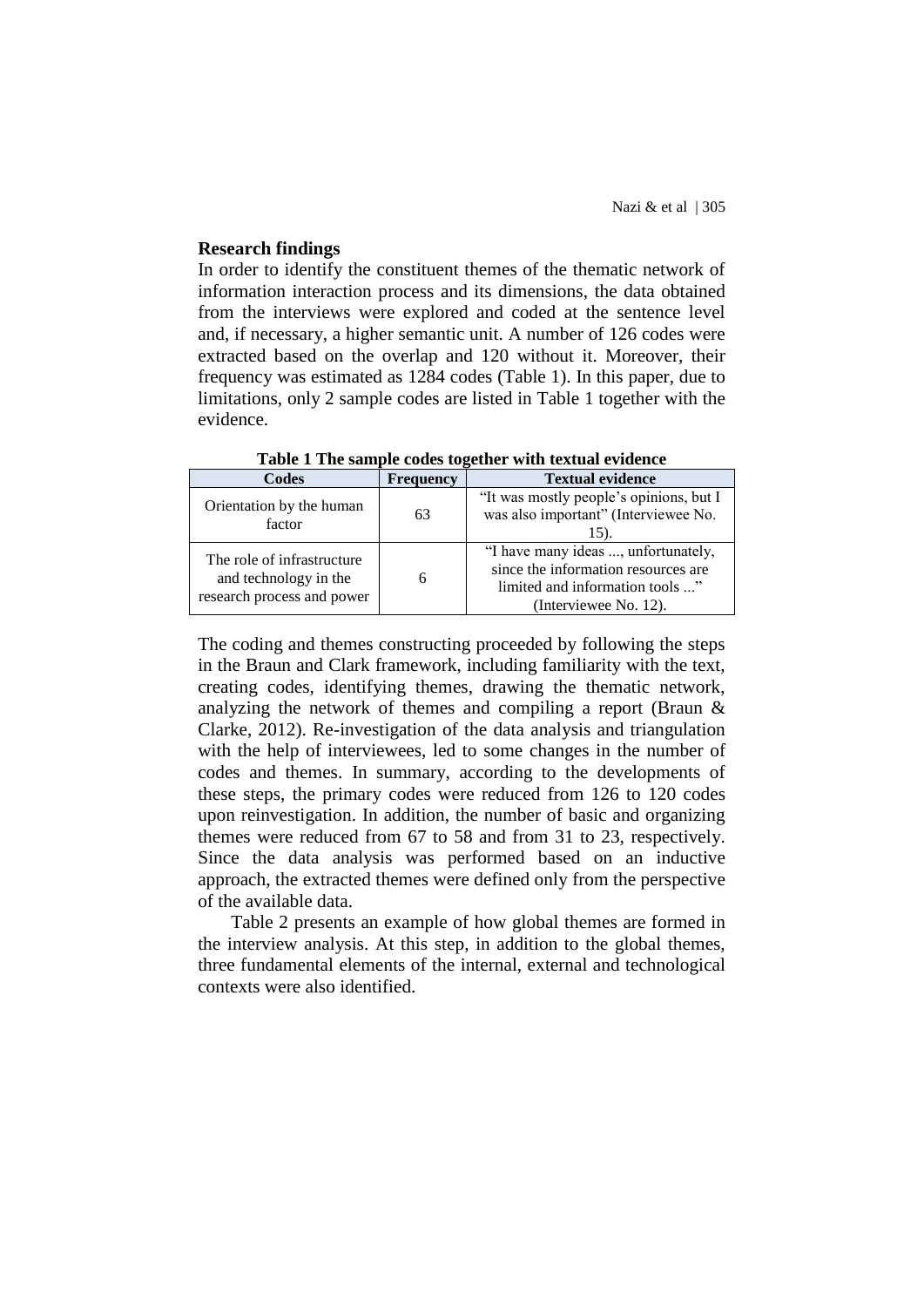| Codes                                                                           | Frequenc       | <b>Basic themes</b>                                        | uen<br>reg<br>Ġ. | Organizing<br>themes | Frequency | Global<br>themes  | Row | ontex |
|---------------------------------------------------------------------------------|----------------|------------------------------------------------------------|------------------|----------------------|-----------|-------------------|-----|-------|
| Effect of the subject<br>area on the research<br>process                        | 30             | Effects of the<br>thematic type<br>and scope               |                  | Effect of            |           |                   |     |       |
| Effects of the origin<br>of the idea and the<br>problem on the<br>research type | $\overline{c}$ | Effects of the<br>origin of the<br>idea and the<br>problem | 32               | type and<br>origin   |           | 203 Consolidation | 4   |       |

**Table 2 An example of the formation of five global themes**

A number of 5 global themes were extracted from the data analysis (Figure 1) which are described in the following.



**Figure 1 Thematic network of the information interaction formation**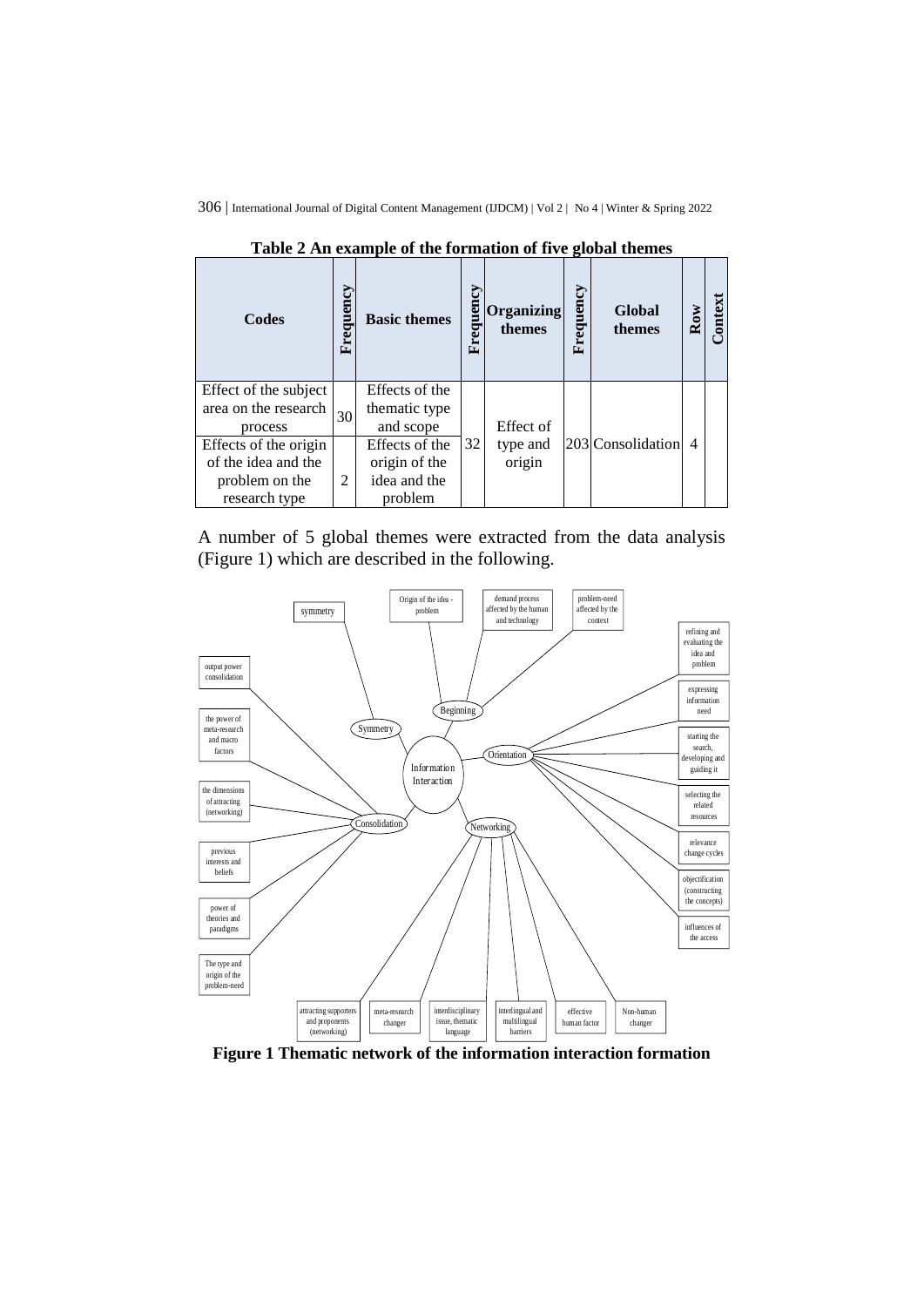Nazi & et al | 307

## **Beginning**

Of the total primary codes extracted from the interviews, 29 ones with a frequency of 384 were associated with the beginning process. This global theme consists of three organizing ones, including the origin of the idea and the problem, demand process affected by the human and technology, problem and need affected by the context.

The interviewees have classified the origin and source of the ideas and information problem into several categories, ranging from vague ideas or issues to clear ones as:

*"…There are things in my mind that are moving and sometimes they involve us very much in a very vague way. We know something but we do not know how to express it because it is ambiguous and we need to find the language of its expression. Sometimes you come to a conclusion very quickly... we can find a way or words that can clarify that ambiguity... or the vague thing that has formed in the mind using right tools which is sometimes found very early and sometimes takes three to four years to find the means of its expression…"* (Interviewee No. 3).

They distinguished the origin and source of the specific or semiambiguous issues and ideas which are the basis of information needs and beginning of the information interactions in several dimensions, how they occur and emerge, factors that strengthen, weaken, change or eliminate it, as well as its contexts. The two main origins of the need were considered to be the "internal and external ones.

The internal origin included the "lived experience, priori knowledge, dormant research interests and need-making", while the external one included the "compelling to present ideas, providing the potential to pursue old interests, receiving ideas from others and similar items".

In previous researches, the origin of information interactions has been attributed to factors such as information gap, tacit knowledge, task, etc., which are compatible with the present results. In the following, in order to avoid redundancy and increase the article volume, only a limited amount of data from each part of the analysis will be quoted:

Priori knowledge: *"…Basically, it is an inner demand that exists in your mind, which is related to your priori*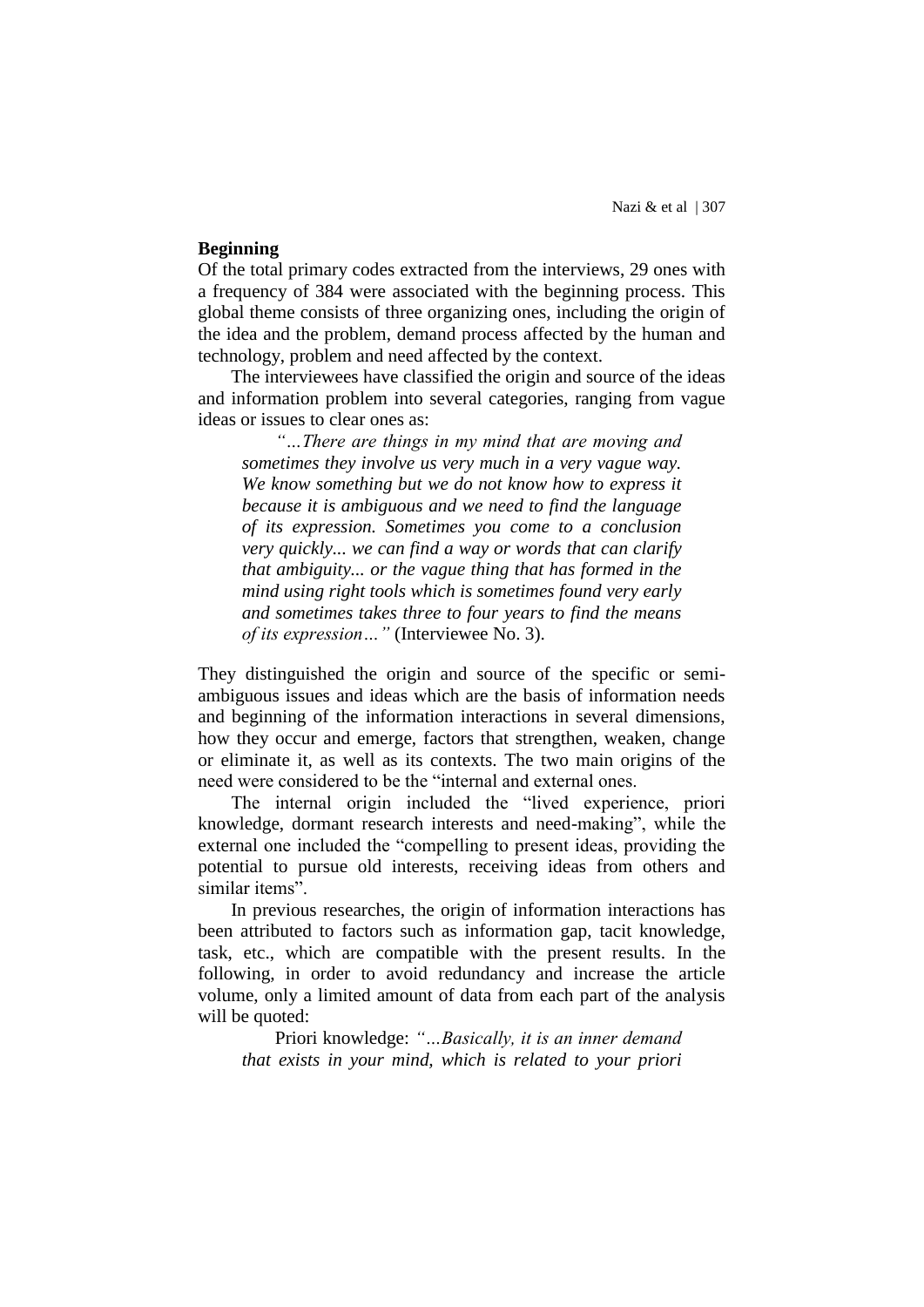*knowledge causing that mental concern ..."* (Interviewee No. 9).

Interest and desire: *"…After defending my doctoral dissertation and my mind was relived, I pursued this concern myself and I am still writing it in the form of an internal research plan of the institute…"* (Interviewee No. 3).

**Need and issue affected by the context:** Various contexts and platforms are involved in the occurrence of information need and issue. Its span ranges from the creativity to the task orientation and compulsion as below:

The contexts of creativity, conscientiousness, compulsion, inner interest and desire, social affair, and the "other" in codifying the idea and information needs.

**The need process influenced by human-technology**: Human factors, technology and tools were involved in preferring or discarding an idea or information issue. The interviewees have referred to the place of technology and tools in information interactions as a factor in determining its trend, which was seldom observed in other studies (except that of Allen, Karanasios & Slavova, 2011):

"*Actually ... they were both human and technology factors. In order to perceive the generalities which came to my mind, I first had to find a few articles on the Internet and in databases, read them conceptually and took some advice as well*" (Interviewee No. 8).

### **Orientation**

The orientation process, as one of the 5 global themes of the present research, consisted of 34 primary codes with a frequency of 243 and includes 7 organizing themes, including the refining and evaluating the idea, problem and need, expressing the information need, starting the search, expansion and guiding it, reviewing the results and selecting the related resources, relevance change cycles, objectification by constructing the concepts and dimensions and influences of the data-information access.

The orientation is a complex process affected by the beginning process and influences the networking and consolidation processes. In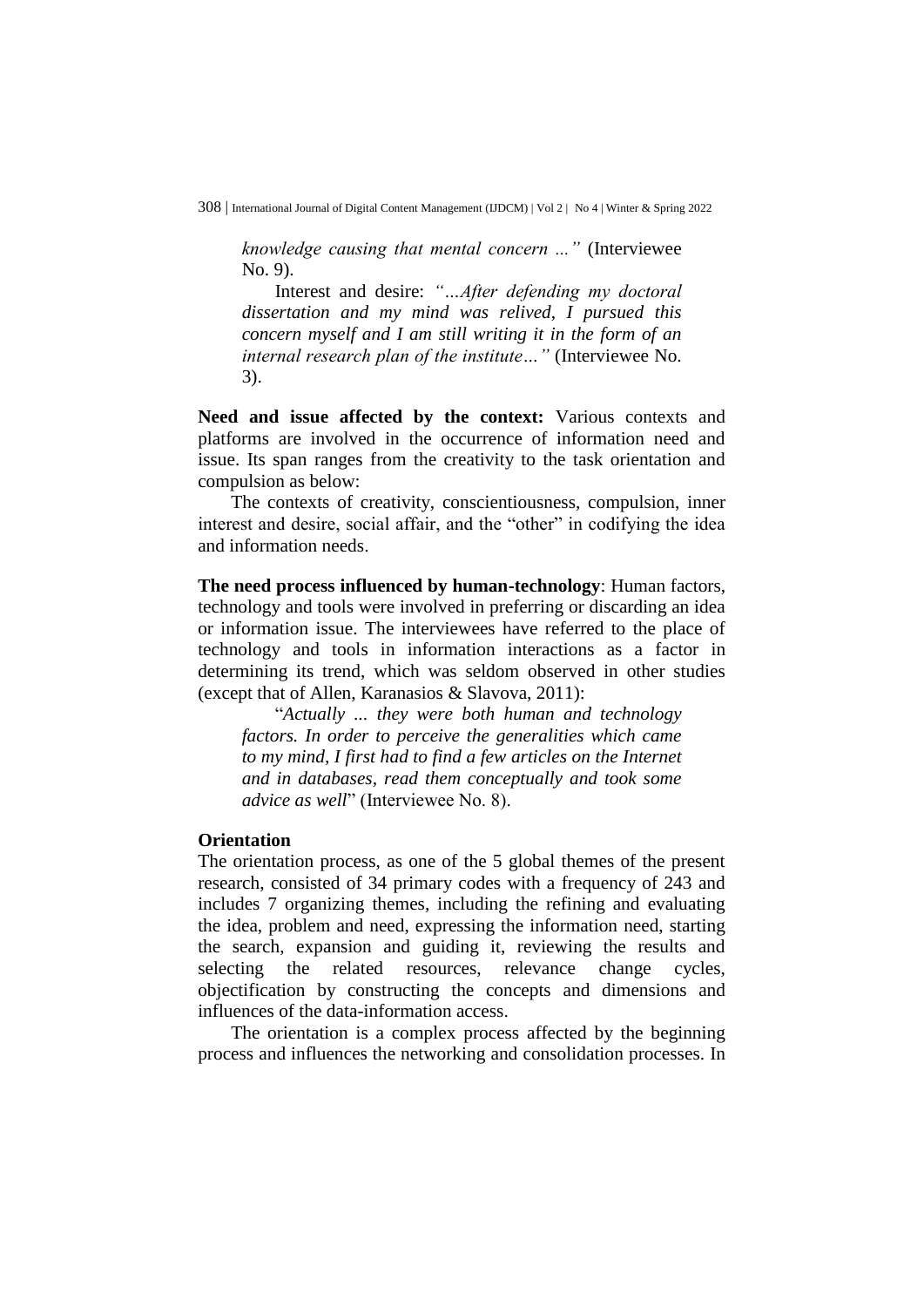addition, the choices and interactions associated with this step can lead to the continuation or suspension of other interaction steps. The impacts refer to the nonlinear type together with referential cycles.

The orientation process consists of a variety of actions and decisions, from abstract and subjective cases such as performance cost evaluation to completely objective and practical ones of exploring, studying and investigating the received resources:

**Refinement and evaluation of the idea, problem and need:** In this section, it has been attempted to foster and enhance the idea-problem through multiple refinements and evaluate it based on the factors of feasibility and implementation, its potential, novelty and lack of stereotypes, which affect the satisfaction, inner, psychological and emotional feelings in the process of information interactions.

**Ability to implement:** "… *If no tools and infrastructure are needed, I will postpone it until it is possible*" (Interviewee No. 4).

**The novelty of the problem-idea:** *"Talking to the professors and based on my own thoughts, that the subject is novel and leads to good results, more can be done with it … and this would be an incentive"* (Interviewee No. 18).

**Expressing the information need:** The interviewees considered expressing the need at two levels: turning the idea into an information need and the levels of expressing it. Any idea that passes through the refinement and evaluation step, can be expressed within the framework of information need. However, the ideas that reach the demand step are not always expressible in an easy and clear way:

"*There was an old concern maneuvering in my mind for ten years and I did not know how to express it .*.." (Interviewee No. 3).

Starting to explore, expanding and directing it is an objective and practical manifestation of the need for information. In this research, the search consists of three basic themes: starting the search, reviewing and improving it, as well as the citation tracking and chain building. During this procedure, various activities are performed, such as referring to the searchable resources, expanding the search with different keywords, expanding the search scope (infrastructure-type)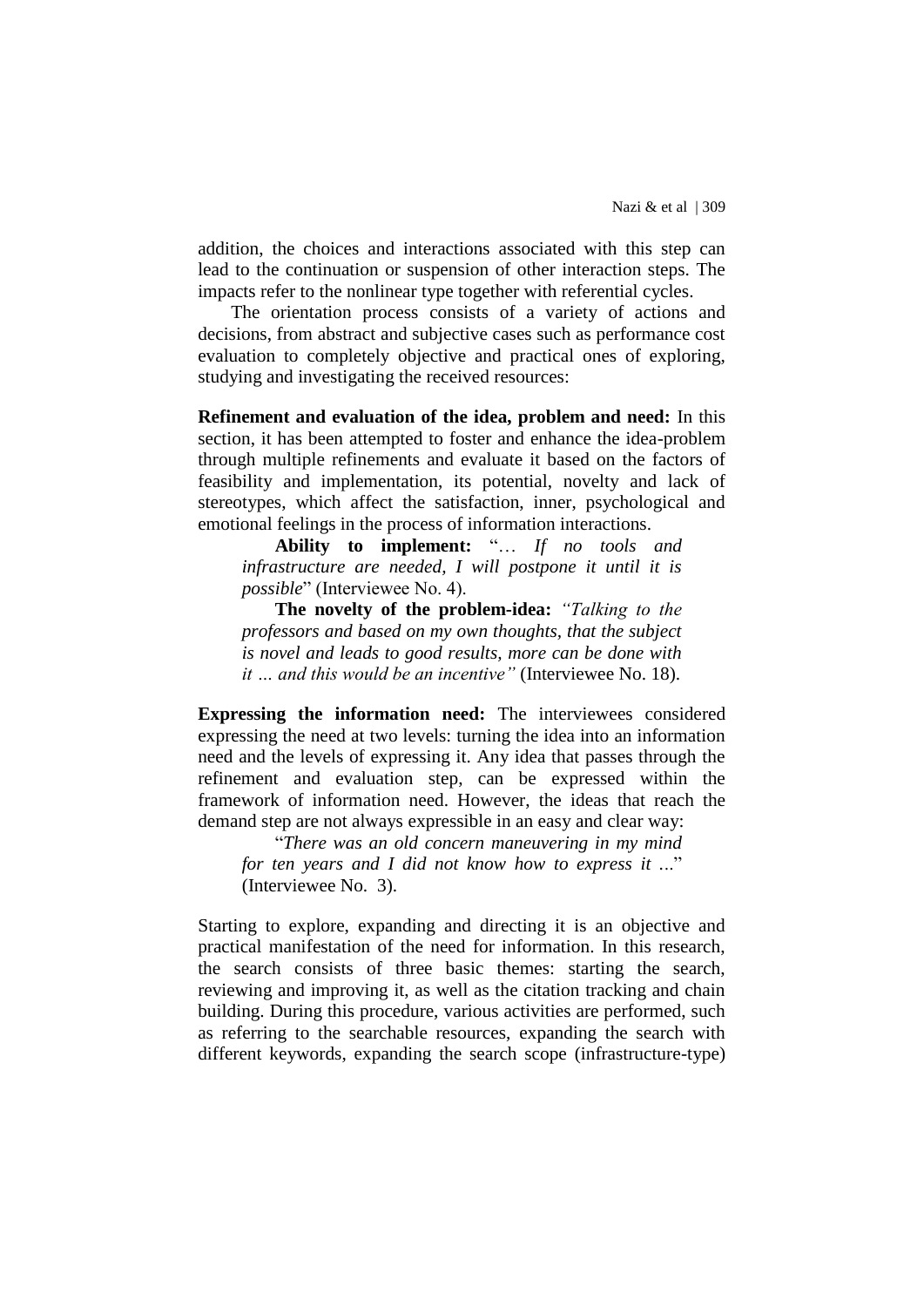and discovering the relevant resources by means of the references and chains.

Some activities are conducted in order to expand the domain and some to deepen and increase the concentration (for example, expanding the search with different keywords and expanding the search scope -infrastructure-type- to develop and tracking the citations chain and references to deepen and increase the accuracy).

**Search expansion:** "*I usually search the web .... and download relevant articles with different keywords and read*" (Interviewee No. 4).

**Guiding and targeting the search** by following the resources chain and reviewing citations: "*I was using their citations, their list of references, and so on, these were my guides*" (Interviewee No. 2).

**Reviewing the results and selecting the relevant resources,** occur while exploring or searching and at the end of each corresponding session. Such a process is a continuous cycle and continues until the last information interaction step (output presentation). This process also consists of 4 basic themes of reviewing the results, refining the results and determining the relevant resources, selecting from the relevant resources as well as the impact of the resource context on its selection. The data indicated that the fourth theme affects the previous 3 processes.

Reviewing and refining the results and identifying the relevant resources: "*It does not matter to me that I read all the articles, reading the abstracts tells me whether it is useful or not"* (Interviewee No. 4).

**Relevance change Cycles:** given that the activities in information interactions are cyclic and repetitive, the judgments and choices associated with the previous steps are not rigid and fixed structures, but can be reviewed and judged at each step. Thus, a relevance change can occur in both human and non-human information resources. This process was identified based on two basic themes of certaintyuncertainty cycles and relevance change based on the scientific or meta-scientific criteria.

"*Finally, anything you write has flaws. I also discovered these shortcomings during the defense form the*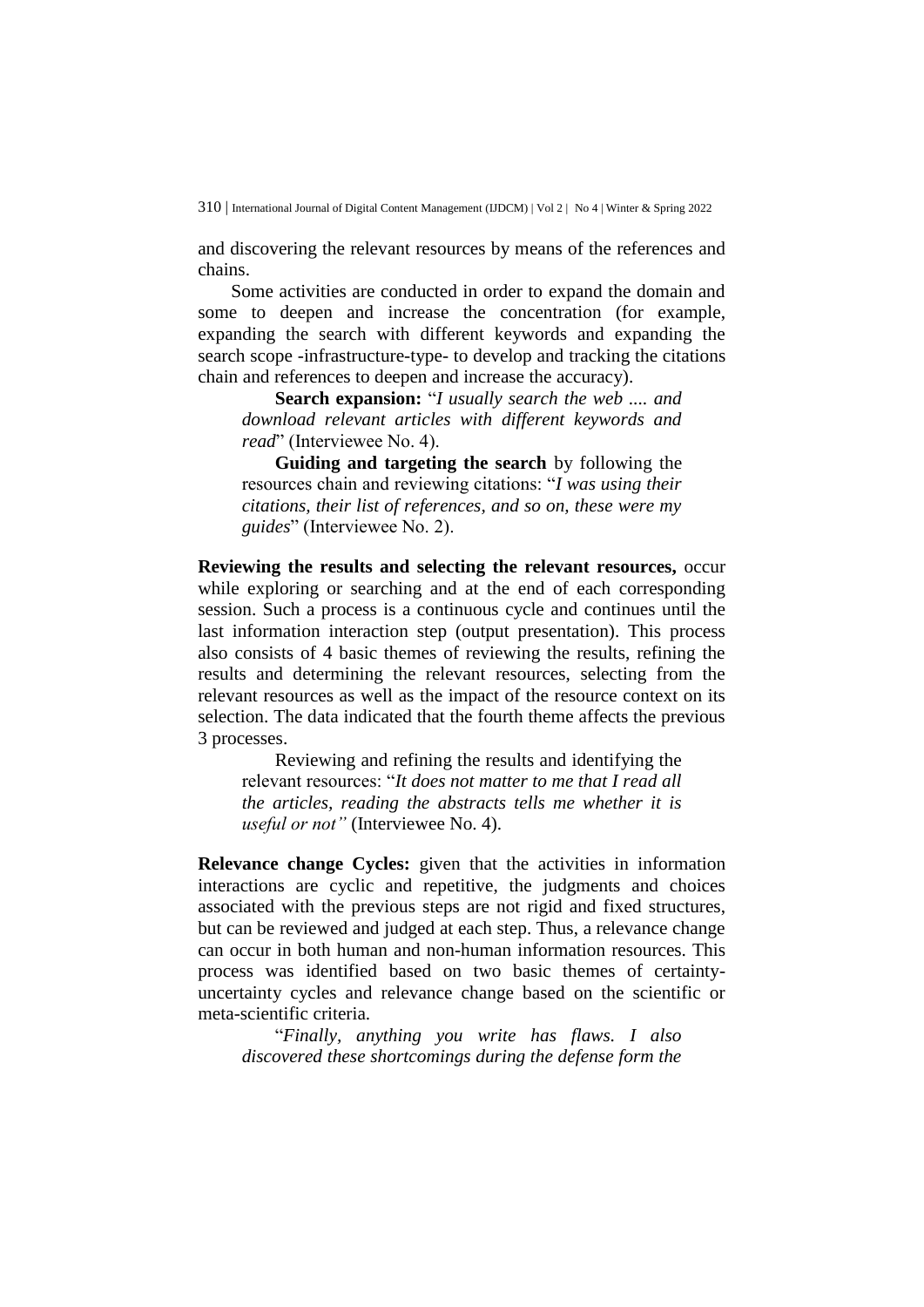*referee's comments mentioning that this is not very perfect either"* (Interviewee No. 15).

What goes on in the certainty-uncertainty cycles and relevance examination according to scientific criteria includes periods of confidence and relief, followed by periods of confusion and even despair:

*"When I was writing the basics, I just wanted to translate things from Latin resources that are relevant to my work into Persian. However, once I got into modeling and data analysis, I had problems until turning the data into a real model which could lead to the results ... Yes, I had some despair and regret at those steps"* (Interviewee No. 1).

The relevance change can be the result of relevance judgments according to the scientific criteria, or it can be the result of unscientific factors: "*I was supposing that the discussion of the semiotic method, for example, could be a method of expressing this concern and scientific discussion. I focused on it for a few months and found it insufficient for what I wanted to do"* (Interviewee No. 3).

Or meta-research and meta-scientific: "*When this label exists, the citation to those works is considered unconventional or is not considered valuable at all*" (Interviewee No. 4).

**Access to the data-information,** is a multifaceted issue that is either influenced by other processes in information interactions and metaresearch also affects other processes in it. It also consisted of three organizing themes of the use of available resources, impact of access on the research process and meta research-context issues in the access and process speed.

Using available resources: "*The easier it is to access the authentic sources, the more likely I use them. Sometimes, there was a good and authentic book but I did not have access to, I was disappointed...., if I could access*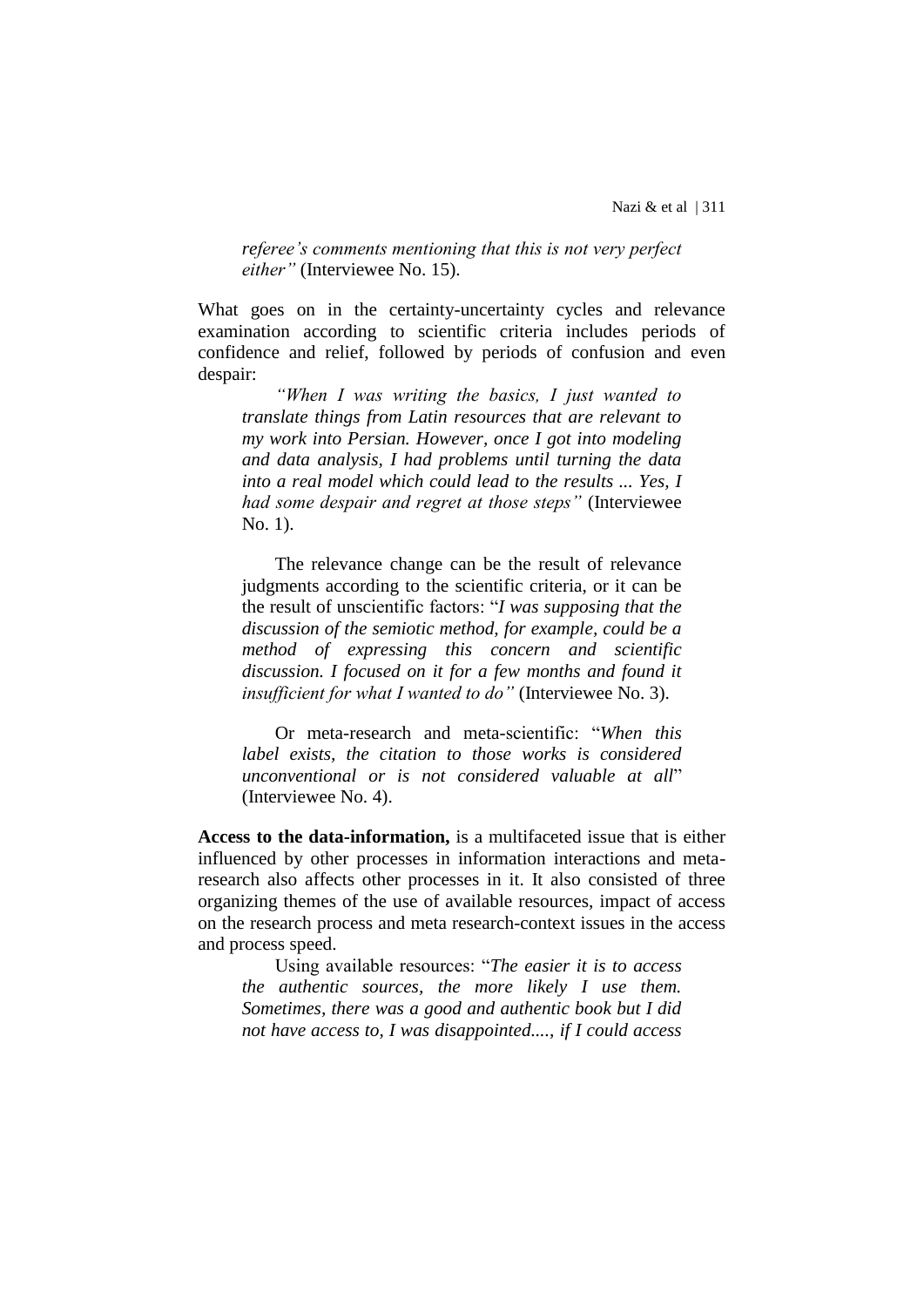*it, my work would have weighed more*" (Interviewee No. 8)

Mandatory choices due to the type of access: "*I want to say that I tried as much as I could to deduce what I think it should be from the electronic resources and find book and print resources. if it were not for that, the work would not have progressed*" (Interviewee No. 9).

### **Networking**

The aim of networking in this study is to create links and coordination with various human, technology and infrastructure factors, to be able to benefit from them in promoting the information interactions. The networks around information interaction are considered as basis for strengthening and empowering it. These networks, which are in favor and supporters of information interaction, have different dimensions and characteristics and can transform the interaction processes.

Creating networks is a multifaceted issue which is disrupted by internal and external barriers, including interlingual-multilingual and interdisciplinary issues, which sometimes turn into anti-network of the proponents. Of the total codes, a number of 32 ones with a frequency of 435 replications were associated with the networking process. This global theme included 6 organizing themes of:

Non-human (tool, technology, infrastructure) changer, effective human factor, interlingual and multilingual barriers, interdisciplinary issue and thematic language, meta-research changer, trying to attract supporters and proponents (networking).

In the macro view of the organizing themes of networking, the interlingual and multilingual, interdisciplinary and thematic language and also meta-research changer themes were somewhat disruptive of the proponents' network, while the non-human and human factors had a dual function.

**Non-human changer:** The non-human refers to the tools, technology and infrastructure. Reviewing the conducted researches in the field of information with dominant paradigmatic approaches, no cases were found concerning with the non-human place in the form of network and connected context. However, Tabak's researches (Tabak & Willson, 2012; Tabak, 2015) took such a view, which is based on the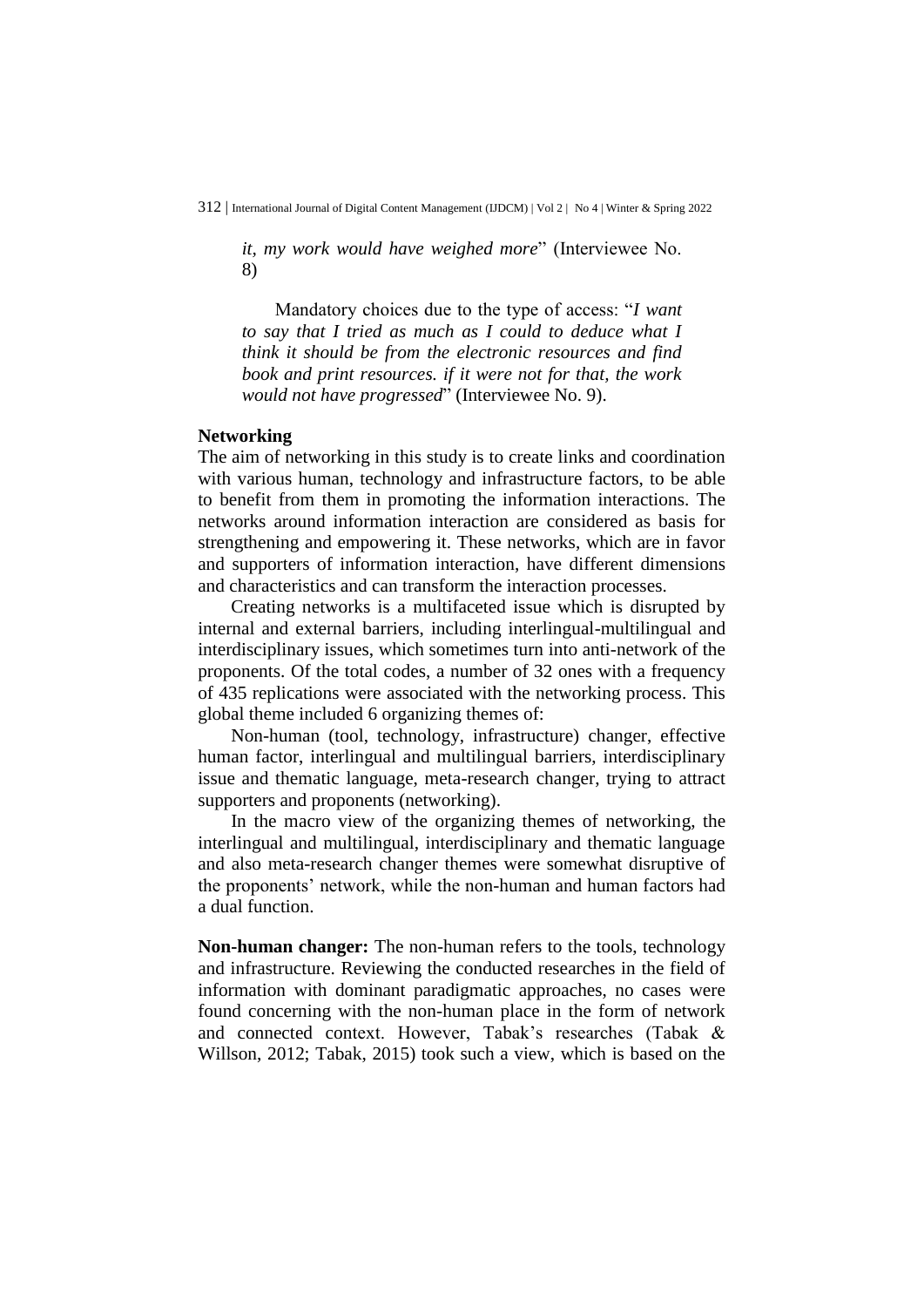actor-network theory approach that's different from the paradigm approach of the current study.

The non-human changer consisted of six basic themes, including the utilization of tools and technology, functioning of the tools in the interaction process, effect of tools and infrastructure on the behavioral pattern, functioning of the tools in the speed and power of interactions and impact of the ability to use technology in the service of metaresearch, the last two of which affect the previous four items.

"*I got the data I needed from databases which are common in economics on the Internet, such as the World Bank and International Monetary Fund*" (Interviewee No.18).

Evidence confirms the significant role of tools and technology in the process of interacting with information. They acknowledged that what they did with the tools and technology in the information interactions, would be impossible or disrupted and transformed without them:

"*Without Alexa, we would have had to choose other sampling methods and it would have taken even longer, and the situation could have definitely changed…*" (Interviewee No. 7).

**Effective human factor:** In addition to the tools which can enhance the strength, speed and accuracy of the information interaction process and enrich the network, human factor is another one with a significant position. The human factor included a wide range of the members of society such as friends, professors, managers, etc. The human factor had different roles from proponent and material-spiritual incentive to opponent. Generally, the more they agree with an information interaction and its output, the greater its power will be.

**Interlingual and multilingual:** The multilingualism issue is a more serious one in specialized areas. In some cases, the issue of interlingually and multilingualism was one of the networking failures factors:

"*The main obstacle in my way was access to English resources ... some of them were also in German or French*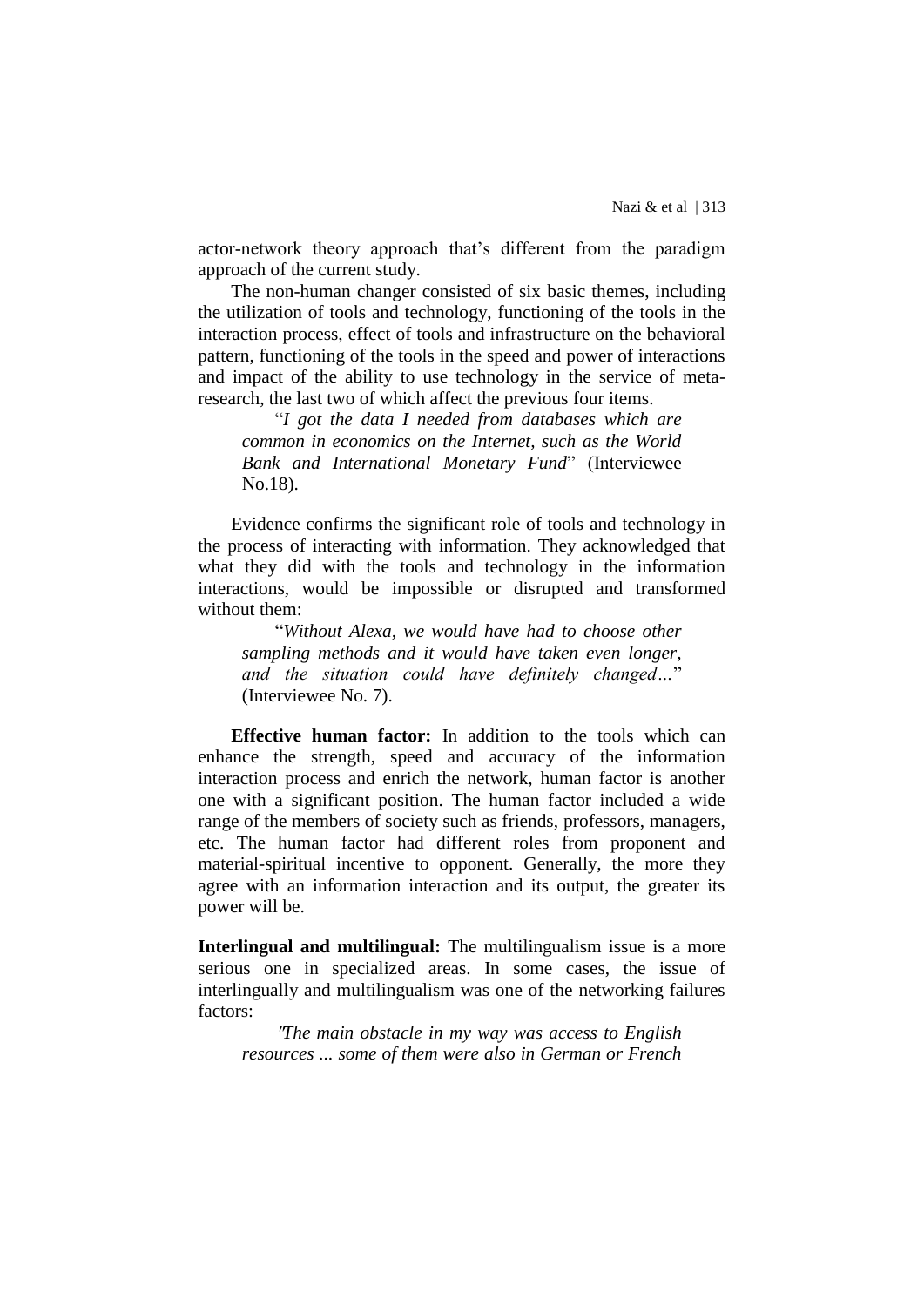*that I could not read. This was, in fact, more of an obstacle to my work*" (Interviewee No. 2).

**Interdisciplinary and thematic language:** This organizing theme consisted of 3 basic themes including interdisciplinary and scope dispersion. Interdisciplinarity, while leading to the expansion of scopes and benefiting from the potential of different disciplines to solve the problem, can equally hinder the flow of information interactions, or make it superficial. For example, lack of knowledge in new areas hindered interactions and disrupted networking:

"*It often happens that I become interested in a subject, read it and suddenly think that it is beyond my literacy*" (Interviewee No. 17).

**Meta-research changer** consisted of three basic themes, including the effect of time pressure on search-research, role of environmental, social, political and cognitive factors in process selection and orientation, as well as the effect of benefits, losses and incentives on the process. The effective meta-research on the information interactions included the following:

Lack of time: "*Regarding the subject I chose ... the issues of cost and time were really important to me. If I wanted to work on the concepts, it would take a lot of time*" (Interviewee No. 2).

Attracting proponents and companions: The process of attracting proponents, which affects the consolidation step, is influenced by the research and meta-research cases. During the process, the more obstacles can be overcome and the more existing contexts and humannon-human factors can be utilized, the more successful the networking will be. This theme included, trying to attract supporters (human-nonhuman) and proponents, as well as their position in power relations. During the process of attracting supporters, some actions were performed such as current and past movement cycles, direct efforts were made to attract proponents through creating a common context and using tools and technology to increase the number of companions. This process was influenced by factors such as the output power of interactions, as well as the power, influence, and socio-political relations of the research team.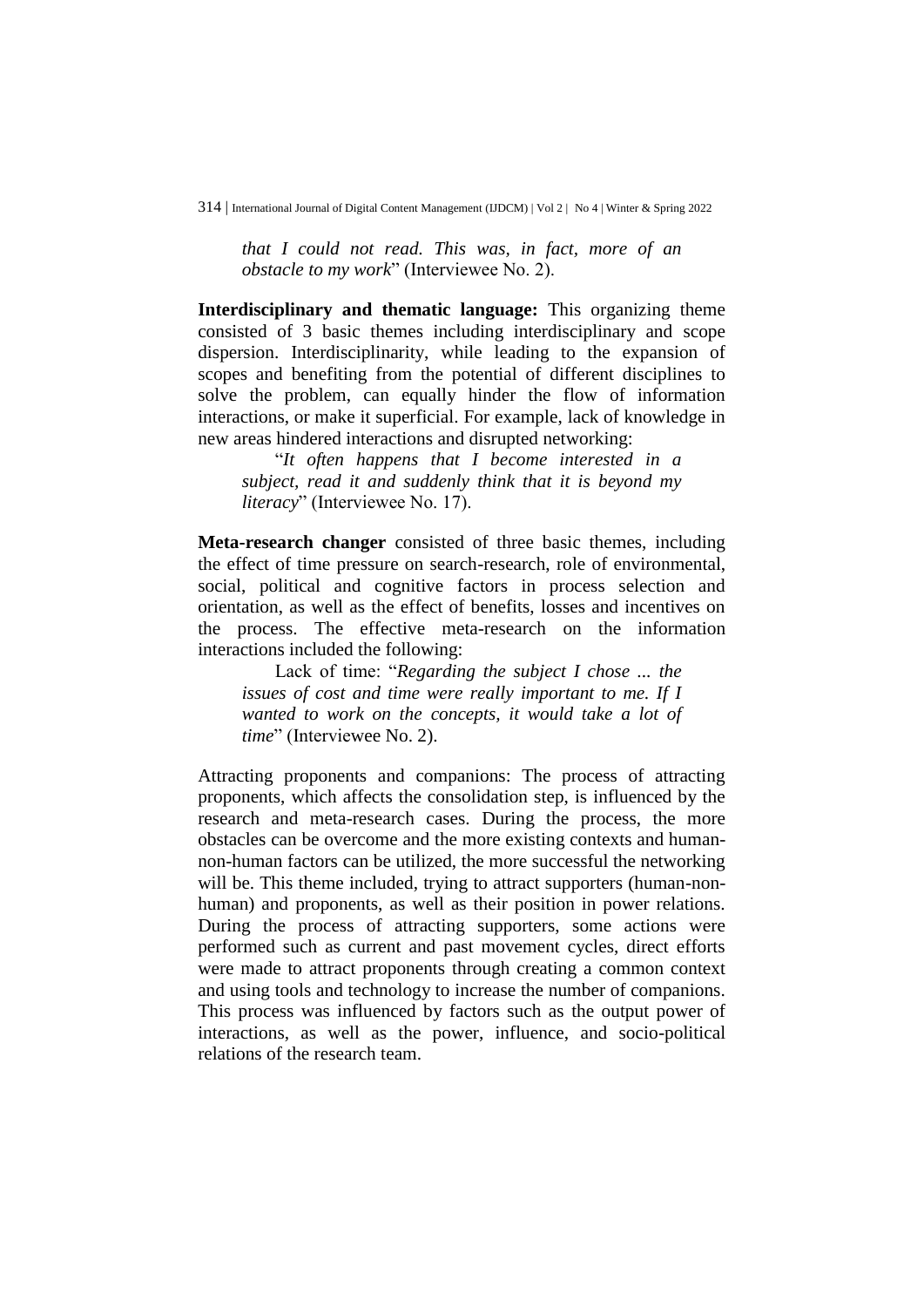# **Attracting the proponents (networking) with current and past movement cycles and connecting them:**

"…*We had a dialogue with a several veterans who had experienced him in various positions ..*." (Interviewee No. 12).

#### **Consolidation:**

The global theme of consolidation consisted of 24 primary codes with a frequency of 203 replications, in the heart of which, there were six organizing themes of:

The type and origin of the problem, power of theories and paradigms, previous interests and beliefs, the dimensions of attracting proponents and companions (networking), the power of meta-research and macro factors and factors involved in the output power consolidation.

This section was influenced by various dimensions and factors of human, non-human, technology and other macro-ones. At this step, the final output of information interactions must have sufficient strength, coherence and appropriate structure against the weakening factors. The closer it is to the acceptable and public beliefs and structures, the easier it is to establish its position.

Extending information interactions to the output presentation step is important because, in the conventional approaches of the information seeking and information behavior process only one slice is represented; After selecting the resource and determining the amount of relevance, it is as if the work is over and there is no judgment or review of the others. In the conventional approaches and models, despite the existence of relevance assessment and judgment cycles, the interaction with the system is incompletely proposed. The investigation of the existing models did not reveal the reason for leaving all interactions at an abstract hypothetical endpoint.

What is really happening and the present interviews also confirm it, is the continuation of the information interaction such as evaluation, correction and judgment of relevance until the output presentation step in the forms of writing, speech, etc. The last step in the formal form is to accept the output after judging or reviewing it. What is necessary for the first steps of information finding, is also required for the steps of applying the referee's comments, responding to the criticisms and the like: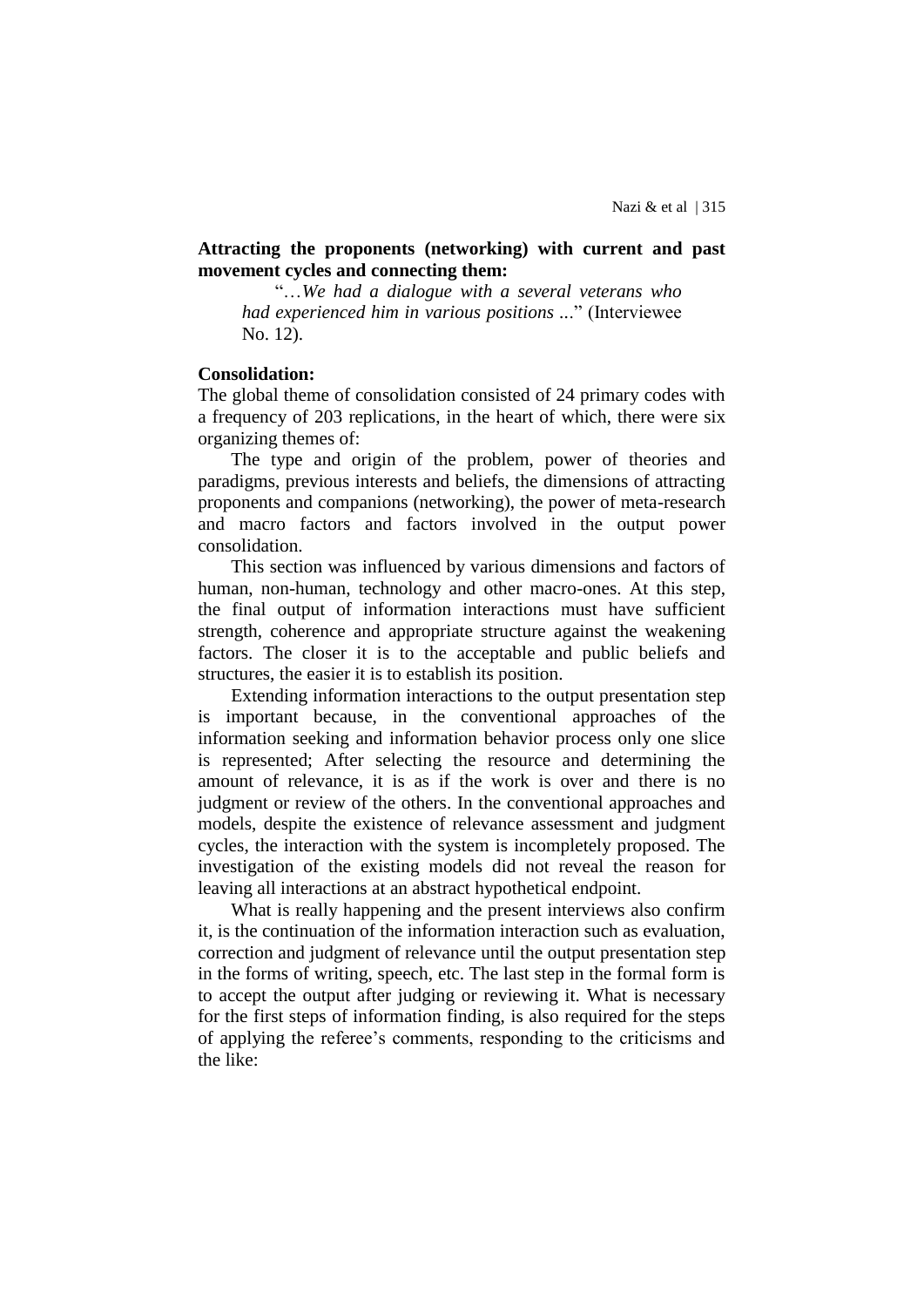"*Everything you write has flaws. I also understood these shortcomings during the defense according to the referee's comments, mentioning that this is not very perfect either and has some shortcomings*" (Interviewee No. 15).

Therefore, in order to respond to the criticisms and eliminate the existing flaws, information interactions proceed as in the first steps. Hence, the information interaction process formed around a problem ends only with failure and facing an obstacle, or generating a consolidated output (acceptable which does not require changes). More clearly, the beginning of information interactions is an internal problem or external compulsion and similar cases, and what completes the process of such interactions is the attainment of consolidation (stable output).

**The strength of theories and paradigms** is one of the factors affecting the fate and acceptability (consolidation) of the output of information interactions. Theories and paradigms have a dual function on the output, they can put pressure on the process and shape of the outputs that contradicts them, and subject them to many criticisms and pressures, resulting in flowing many information interactions by proponents and opponents and its producers:

"*There was a panel in the group where I presented the result and it was strongly opposed ... that I am violating everything. We had to continue the conversation for two more sessions so that I could convince them to some extent, for each of which, I had to gather new evidence and resources, and even changed the way of expressing in some places...*" (Interviewee No. 7).

**The dimensions of attracting proponents and companions (networking):** Here, the effect of networking on the quality and form of the information interactions' output is considered. This theme is based upon two basic themes of trying to attract the supporters of the scientific and unscientific fields and the effect of scientificunscientific networking on the output strength. In the first part, observing scientific structures in writing and reporting the finding and trying to satisfy others in interpreting the results, was discussed, while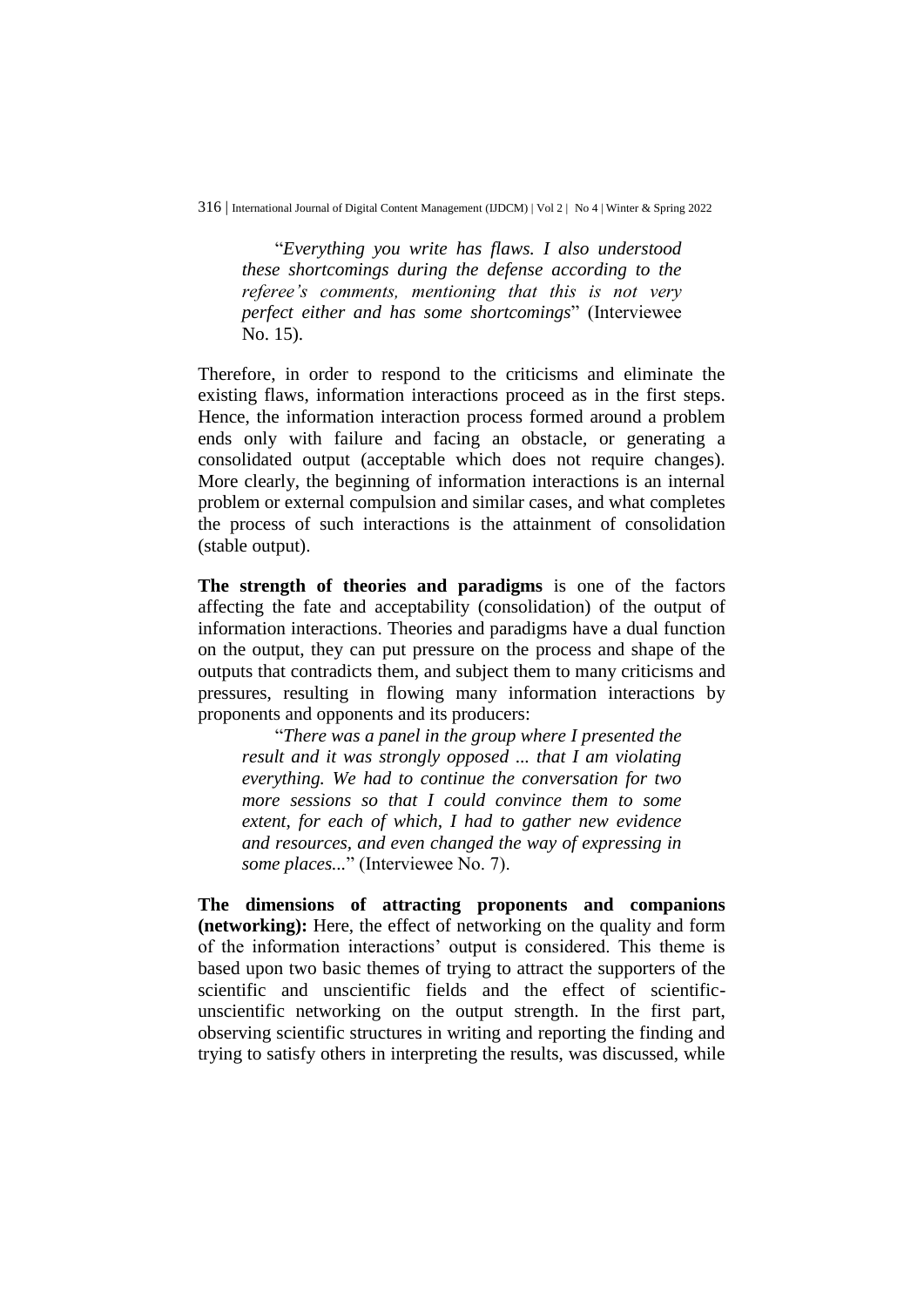the second part dealt with the effect of template constraints on the research process, effect of trying to persuade others on the output strength, as well as determining the output value and strength by unscientific factors and imposition of unscientific issues on the validity of the research output by the interviewees.

Attracting the proponents both in the scientific and unscientific fields: "*If the narration is consistent and framed, the scientific community will definitely accept it*" (Interviewee No. 2).

Among the harms in scientific works, due to trying to attract supporters or retain existing proponents, one can mention the bias or self-censorship and the like, which have adverse effects on the information interactions:

"*It is argued that since our work is scientific, we must have output, our articles have to be published, we must have a good scientific resume and give lecture, and we have to move a series of things towards the dominant view in the society, and so on, which is compulsory*" (Interviewee No. 9).

**The power of meta-research and macro factors**, included issues such as the role of fear and commitment in self-censorship in order to provide or retell information, as well as the influences of anti-research behaviors and norms and the power of social affairs in research being discussed under two major categories of macro-research factors and social affairs.

Among the factors of self-censorship and truncating information interactions were fear and commitment in providing and retrieving information, which can be due to the defective structures of access to information, fear of unintended consequences, or scientific and moral obligations. The first item is due to the unscientific factors imposed on the scientific output that weaken it:

*"I did not include the basic data and statistics in my dissertation, that is, the information that I ... said ... I do not release the basic data and statistics information. That is, the dissertation lacks the basic data ... due to the secrecy and the like*" (Interviewee No. 11).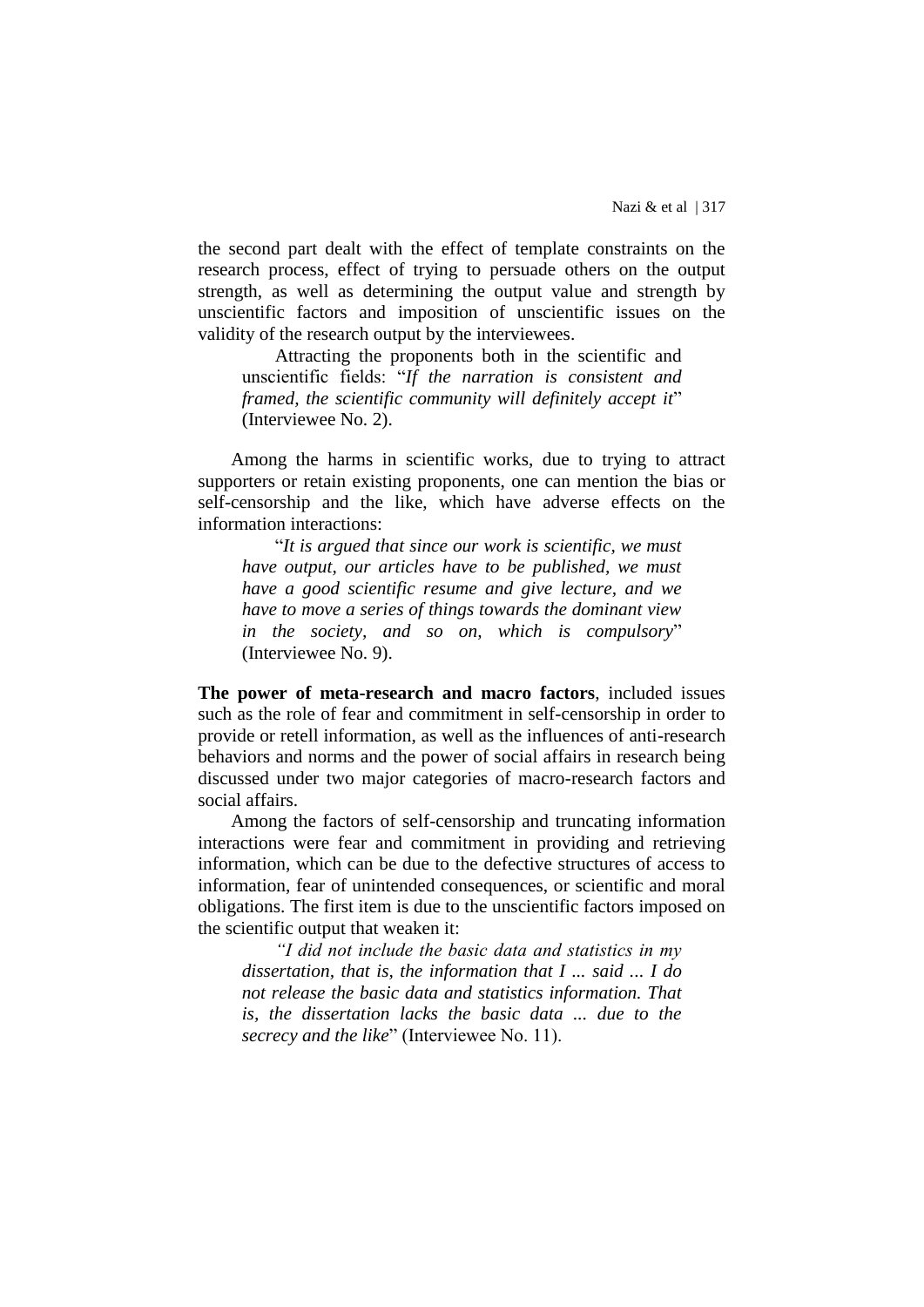The anti-research behaviors and norms can prevent or stop the information interactions:

*"If I got to a point where they said no and insisted a lot, I would certainly keep that research to myself and carry it out in a more appropriate space at another time. I would not spend in vain*" (Interviewee No. 11).

#### **Symmetry:**

The theme of symmetry implies the power of effectivity and almost equal importance of the factors involved in the information interactions at the same level. It was employed to reflect the importance of technology context, external supports and some neglected items in the information seeking and information behavior studies. However, it was proposed regardless of the existing approaches in terms of the technology agency or tool. The considered symmetry is the basis for explaining the function and importance of the various internal, external and technology-tools contexts. In total, 1 primary code with a frequency of 28 replications was assigned to the symmetry.

Several cases were proposed about the importance of each context and their position. From the perspective of some interviewees, the lack of proper infrastructure along with internal and external pressures may disrupt the information interactions. Furthermore, the existence of appropriate tools and infrastructure along with human and non-human factors can provide a convenient platform for promoting the information interactions:

"*The internet was very important to me when my topic was chosen and I needed to write my proposal. However, the role of my supervisor was more important at the previous step*" (Interviewee No. 16).

They found it difficult or impossible to rank their importance:

"*No, it is impossible ... in general, it is not possible to determine whether the tools have priority, or books or individuals*" (Interviewee No. 2).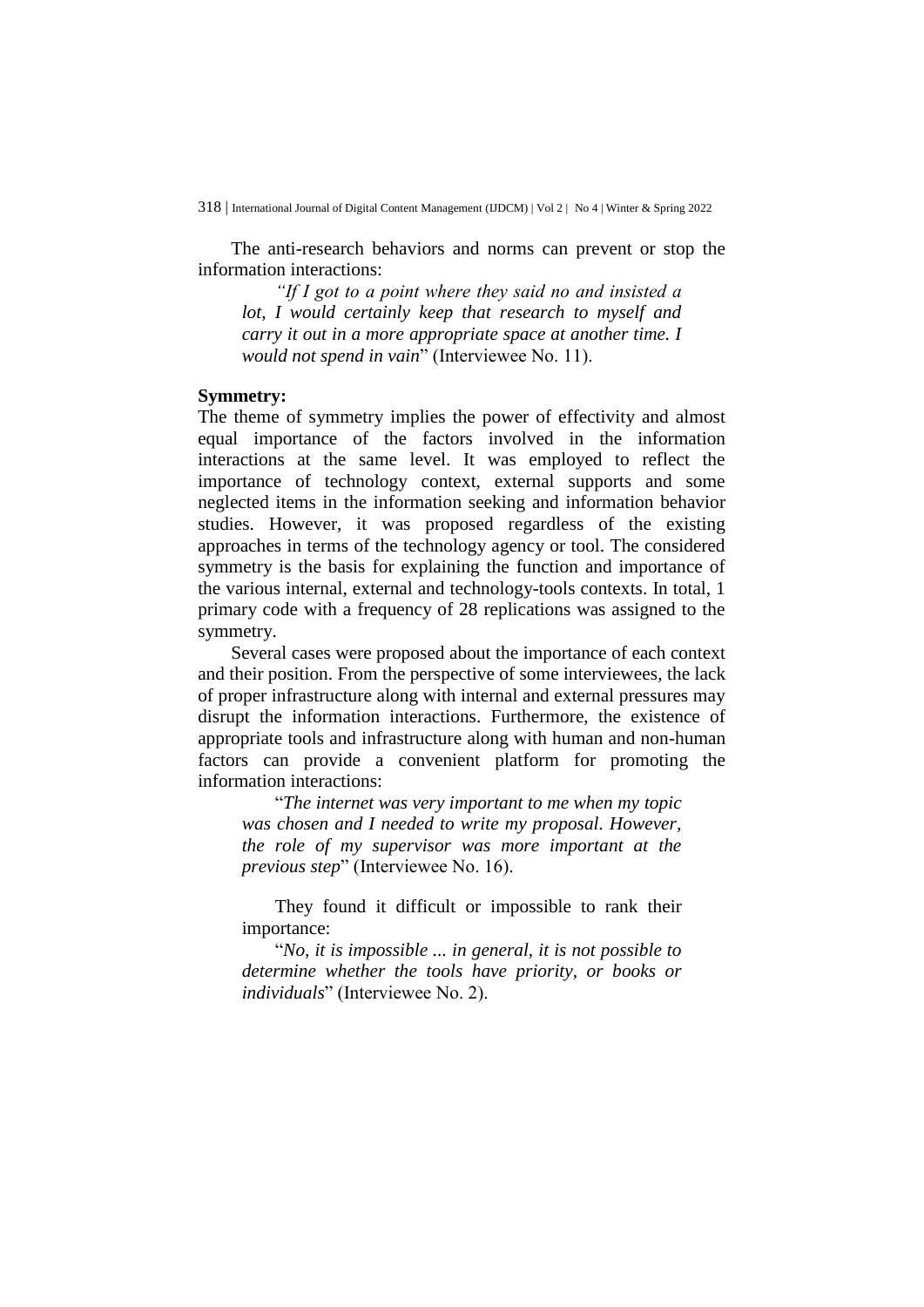# **Symmetric information interaction model:**

The analysis of the data obtained through the interviews indicated that the process of information interactions consists of 5 global themes, 4 of which are the beginning, orientation, networking and consolidation account for the core processes of interactions, and all actions and movements in information interactions can be interpreted through them. The activities of each process affect the totality of information interaction. Moreover, the movement direction of these activities is not linear and cumulative, and at each step the process may fail, stop, deviate, or need to be reviewed and referred to the previous steps and repeated.

All four core processes can be interpreted and explained under the influence of a symmetric approach. That is, at each step, the four processes or part of them take place in three layers of the inner, outer and technology-tool contexts (Figure 2).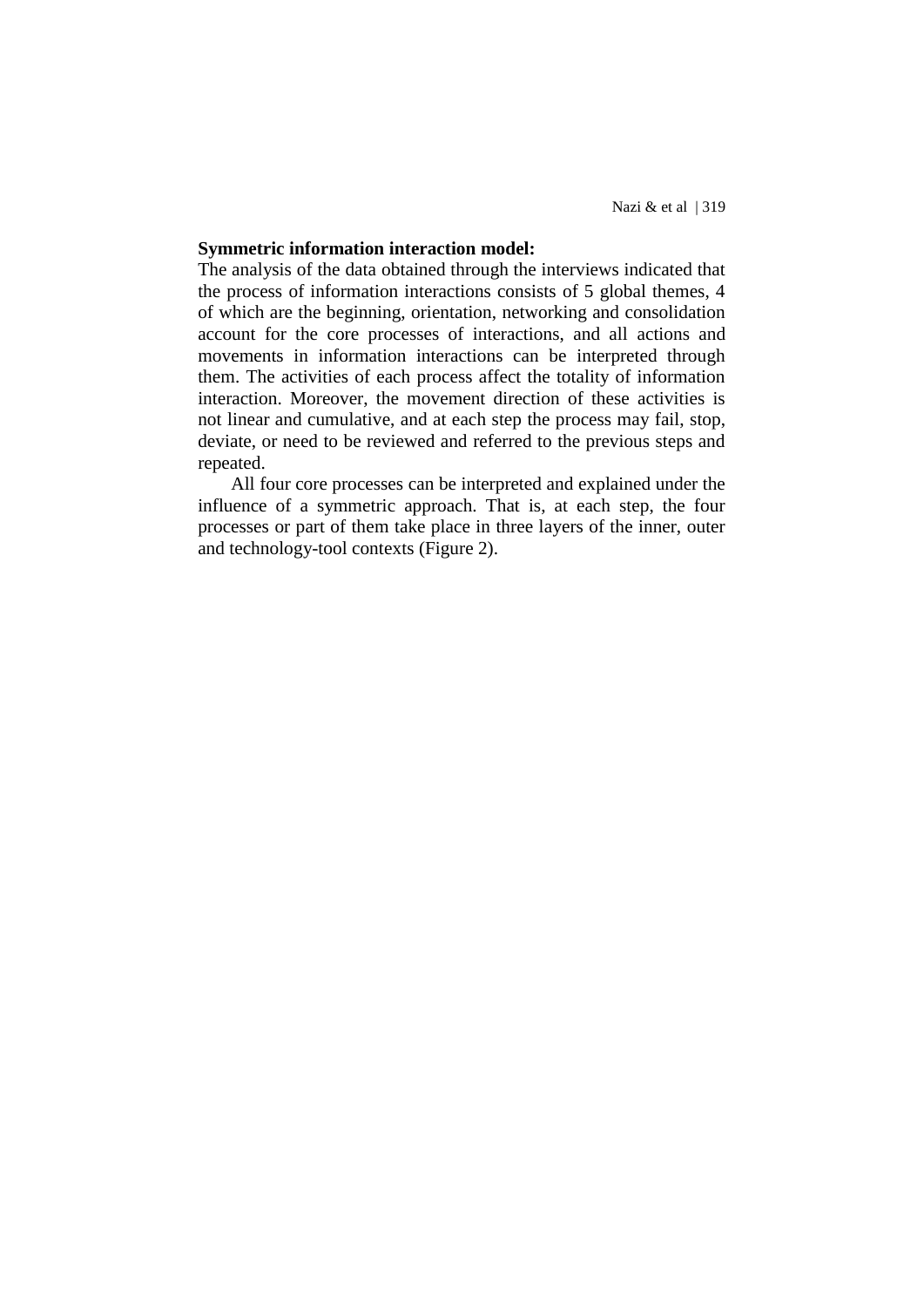

**Figure 2. Symmetric model of information interactions**

#### **Conclusion:**

According to this research, the information interaction is not merely limited to the information Seeking. This nonlinear interaction is a repetitive process that continues from the emergence or acquisition of an idea to the generation of a consolidated text or output. Despite the resemblance of the proposed model to Foster's nonlinear one (Foster, 2004) in some aspects, the inclusion and definition of the core processes are significantly different. For example, what is considered in the consolidation process of the present model, considerably differ from this concept in the Foster's model. Also in this model, the interpretation of agency of human and non-human, also internal, external and technology-tools contexts were evaluated as symmetric (with a little tolerance). However, such a symmetry agency is absent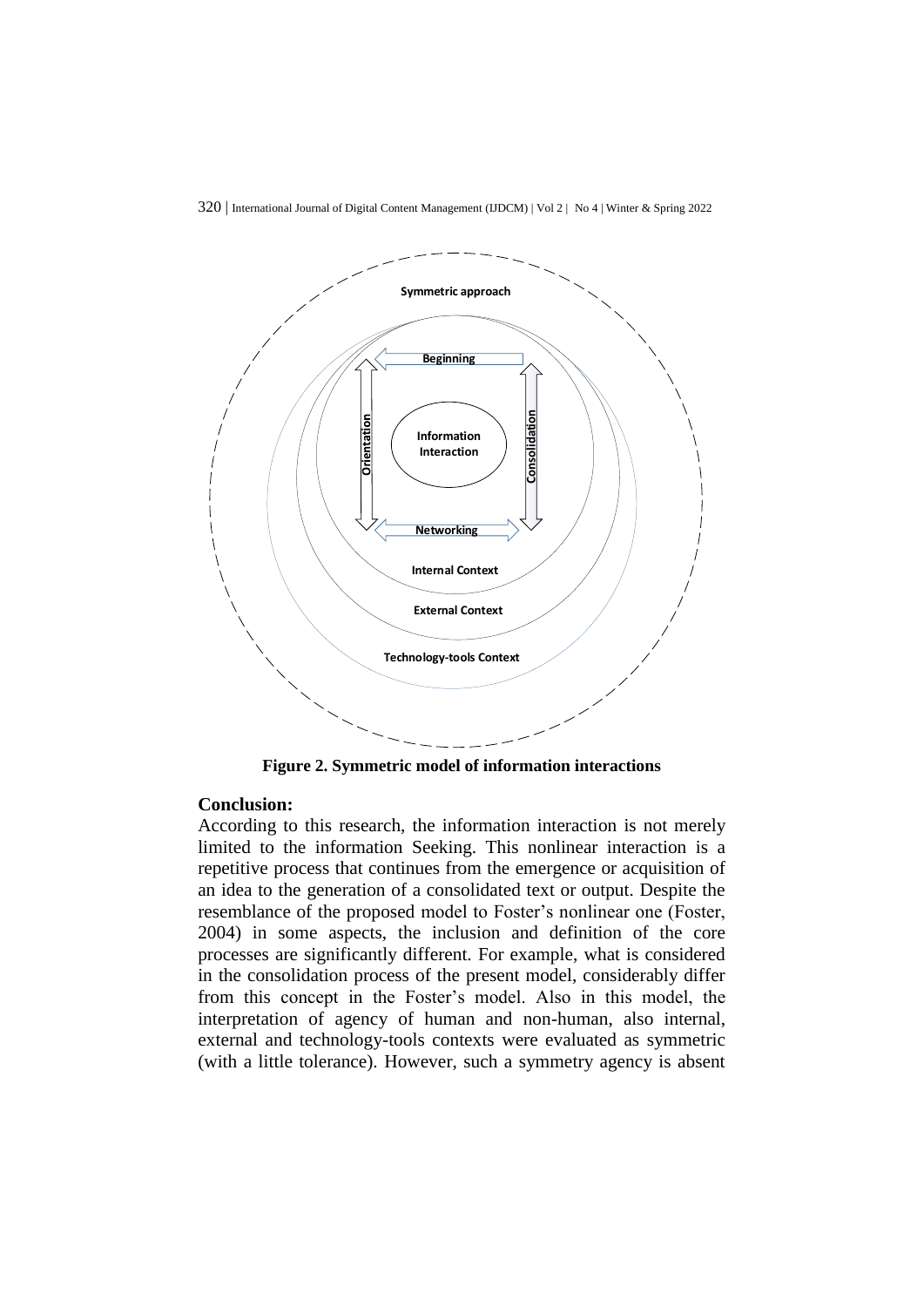in Foster's(2003) model and other models in this field; Because they do not give a specific agency to non-humans. In this model, the internal and cognitive contexts of the Foster's model were placed in a single layer and the technology-tool context was added to them.

The symmetric model of information interaction has certain defaults and dimensions:

• The scientific work is a nonlinear as well as reproducible and modifiable process. Hence, the information interaction that take place during it, is a nonlinear process which continues from the idea and problem emergence step to the final text preparation phase as the output (In any format, which has passed judgment and consolidated).

 In the scientific works, the processes existing in the information interactions flow in parallel, and the modification and change at each step or in its dimensions affect the whole.

• The context is effective in three layers and technology-tool context falls at the same level of the internal and external one.

The symmetry in effectivity, flows in four core processes.

**Symmetry:** The symmetry considered in this model based on the David Bloor's symmetry principle proposed in the third principle of "Strong Program" (Bloor, 1976; G. Galassi, 2019) and social constructivists (Rabbani and Maher, 2013), of course with the addition of the non-human factor, which has not yet reached the symmetry step in Actor network theory which called "generalized symmetry" (Callon & Latour, 1992).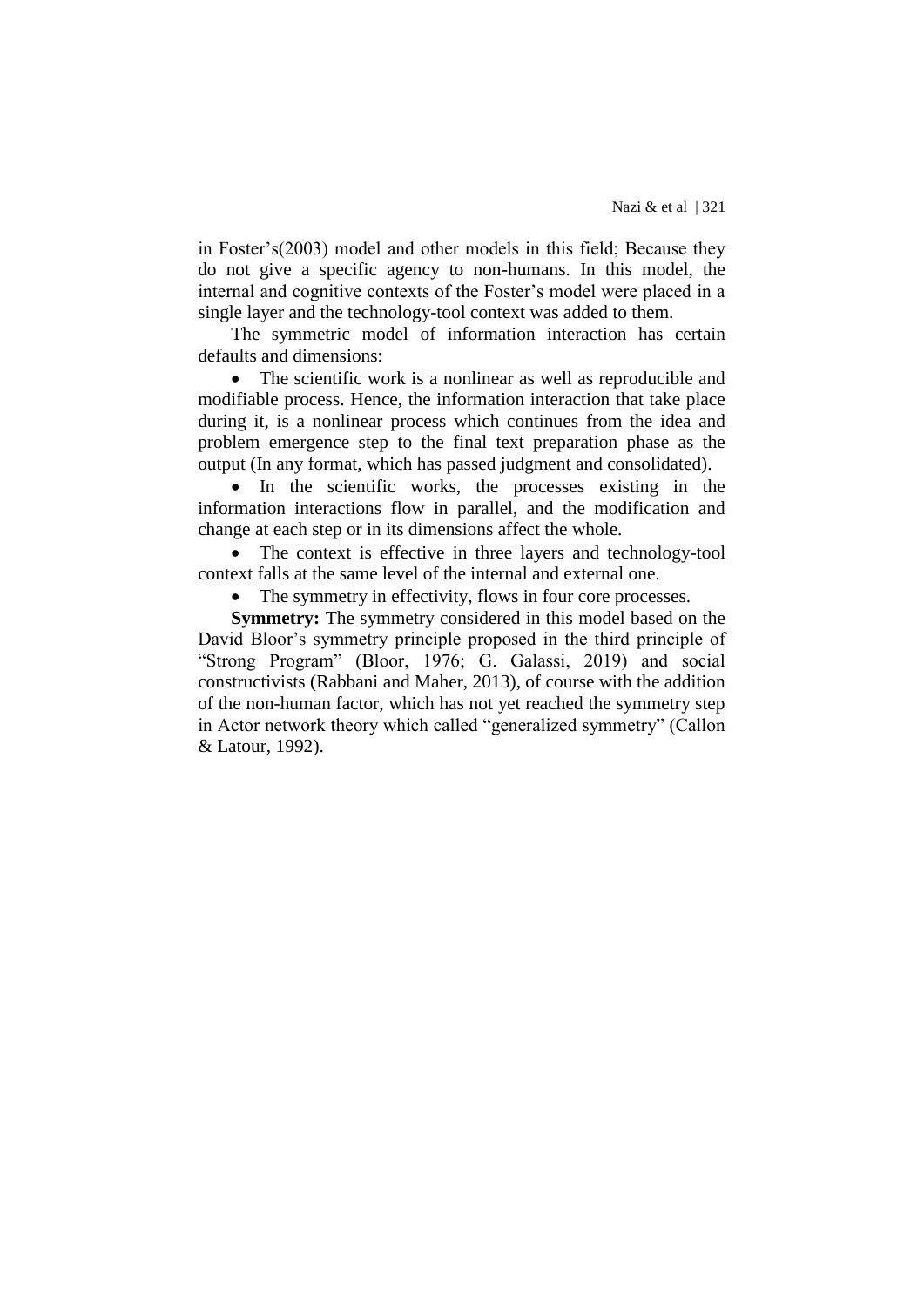#### **Reference**

- Agarwal, N.K. (2015). Towards a definition of serendipity in information behavior. *Information Research, 20* (3), paper 675.
- Allen, D., Karanasios, S., & Slavova, M. (2011). Working with activity theory: Context, technology, and information behavior. *Journal of the Association for Information Science and Technology*, 62(4), 776-788.
- Belkin, N., Marchetti, P., & Cool, C. (1993). Braque: design an interface to support user interaction in information retrieval. *Information Processing and Management*, 29 (3): 325-344. [https://doi.org/10.1016/0306-4573\(93\)90059-M](https://doi.org/10.1016/0306-4573(93)90059-M)
- Bloor, David. (1976) Knowledge and Social Imagery. *London: Routledge & Kegan Paul*.
- Braun, V. & Clarke, V. (2012). Thematic analysis. In H. Cooper, P. M. Camic, D. L. Long, A. T. Panter, D. Rindskopf, & K. J. Sher (Eds), *APA handbook of research methods in psychology, Vol. 2: Research designs: Quantitative, qualitative, neuropsychological, and biological*  $(pp. 57-71)$ .
- Callon, M. and Latour, B. (1992). Don't throw the baby out with the Bath school! A reply to Collins and Yearley. In: Pickering A (ed.), *Science as practice and culture, Chicago: The University of Chicago Press*, pp. 343–368
- Case, D. O., & Given, L. M. (Eds.). (2016). Looking for Information: A Survey of Research on Information Seeking, Needs, and Behavior. Studies in Information (*3rd ed.). Bingley, UK: Emerald Group Publishing Limited*.
- Choo, C. W., & Auster, E. (1993). Environmental Scanning: Acquisition and Use of Information by Managers. *Annual Review of information Science and technology (Arist)*, *28*, 279-314. [Available at:https://www.researchgate.net/publication/234599285\_Environment al Scanning Acquisition and Use of Information by Managers]
- Fidel, R. (2012). Human information interaction: An ecological approach to information behavior. *Mit Press*.
- Foster, A. (2004). A nonlinear model of information‐ seeking behavior. *Journal of the American society for information science and technology*, *55* (3), 228-237[.](https://doi.org/10.1002/asi.10359) <https://doi.org/10.1002/asi.10359>
- Gibert Galassi, J. (2019) Discussing the symmetry principle: towards a realist dialogue inside global STS theory. *Tapuya*: *Latin American Science, Technology and Society*, 2:1, 32-41, DOI: <https://doi.org/10.1080/25729861.2019.1603498>
- Hjørland, B. (2010). The foundation of the concept of relevance. *Journal of the American society for information science and technology*, *61*(2), 217-237, DOI[:https://doi.org/10.1002/asi.21261](https://doi.org/10.1002/asi.21261)
- Ingwersen, P. (1996). Cognitive perspectives of information retrieval interaction: elements of a cognitive IR theory. *Journal of Documentation*, 52 (1): 3-50. [10.1108/eb026960](https://sfx.aub.aau.dk/sfxaub?sid=pureportal&doi=10.1108/eb026960)